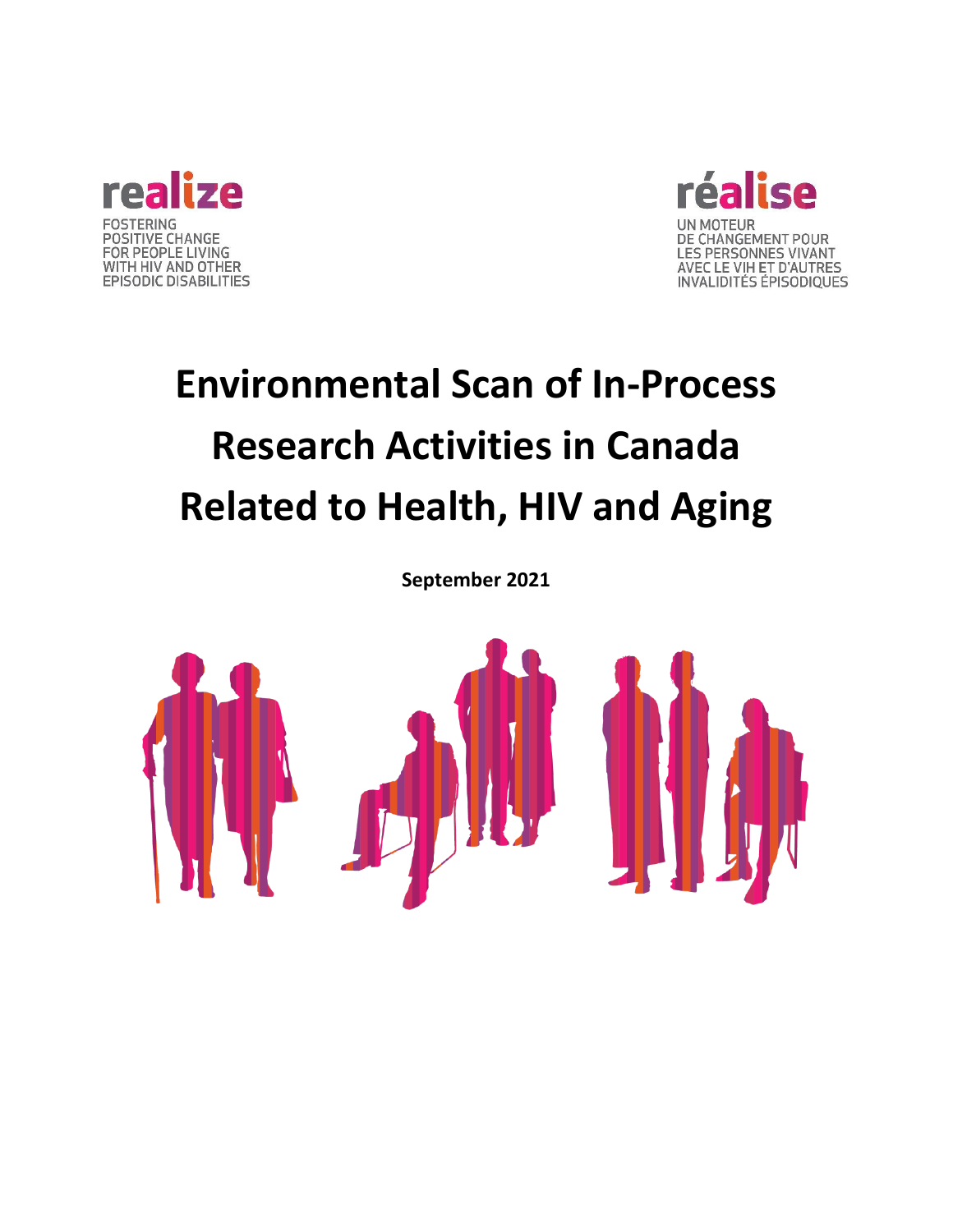*Realize* is the leading national, charitable organization working to improve the health and well-being of people living with HIV and other episodic disabilities, across the lifespan, through integrated research, education, policy and practice. *Realize* members come from across Canada, as well as internationally, and include people living with HIV and other chronic conditions, members of community-based HIV and disability organizations, national associations of health professionals, government agencies, private businesses, universities, and the employment sector.

For more information, please contact us at: 1240 Bay Street, Suite 600 Toronto, ON M5R 2A7 +1 416 513-0440 or at info@realizecanada.org www.realizecanada.org

© 2021 *Realize*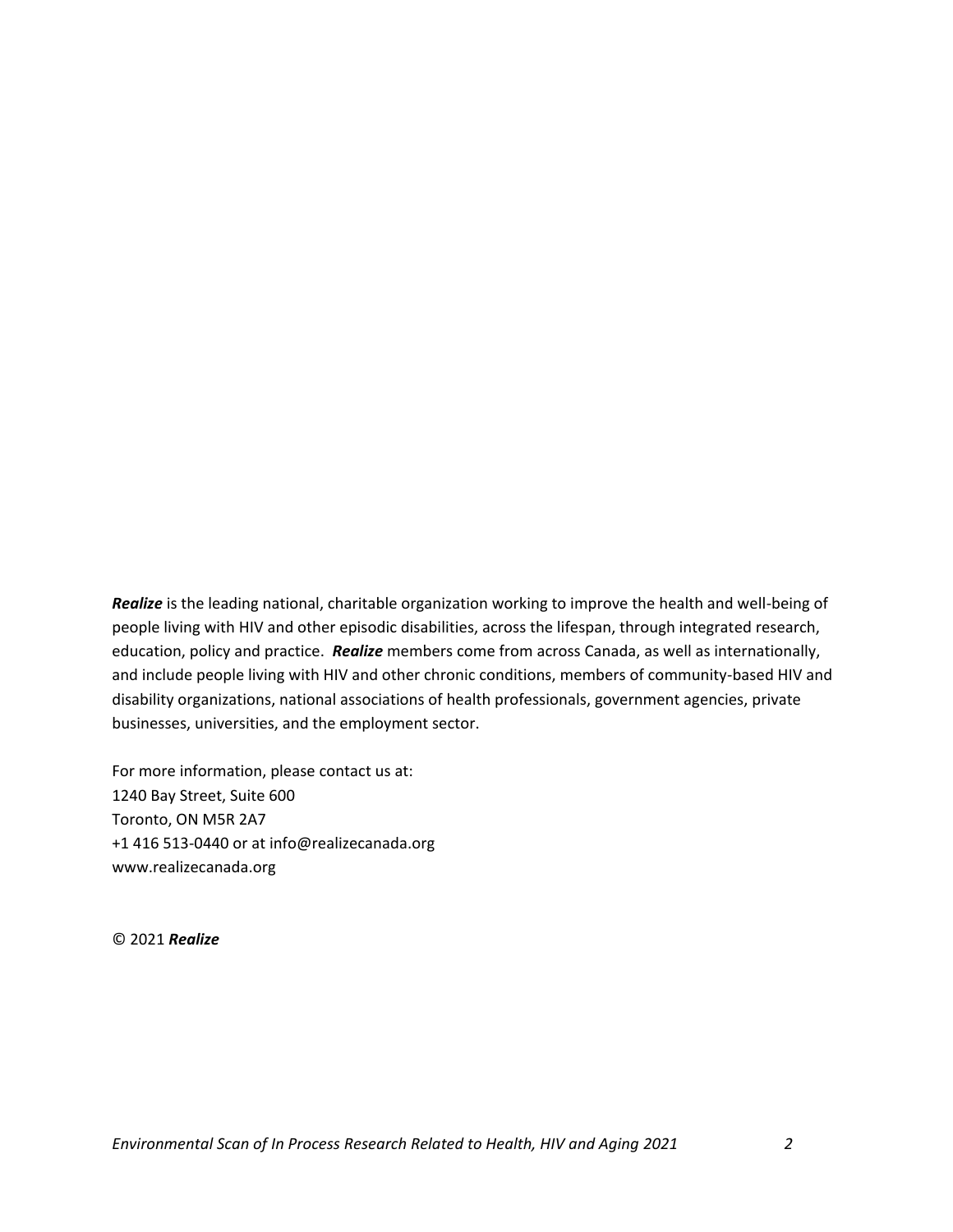## **Acknowledgements**

We respectfully acknowledge that the *Realize* office sits on the traditional territory of the Wendat, the Anishnaabeg, Haudenosaunee, Métis, and the Mississaugas of the Credit First Nation.

*Realize* would like to recognize and thank members of the National Coordinating Committee on HIV and Aging (NCC), Research Working Group for their ongoing support in the development of The Pan-Canadian Research Agenda on HIV, Aging and Older Adulthood:

*Charles Furlotte Kerstin Roger Hannah Kia Ron Rosenes*

*Celeste Pang*

This project was made possible by grants and awards from the following organizations:

A grant from the Public Health Agency of Canada A CIHR Institute of Aging Voluntary Sector Outreach Award



Environmental Scan Contributions and Report Authorship:

- *Sunny Wang, Puja Ahluwalia, Kate Murzin* Data collection & Report Co-Authorship
- Puja Ahluwalia and Kate Murzin Reviewing and coding data
- NCC RWG Interpretation of findings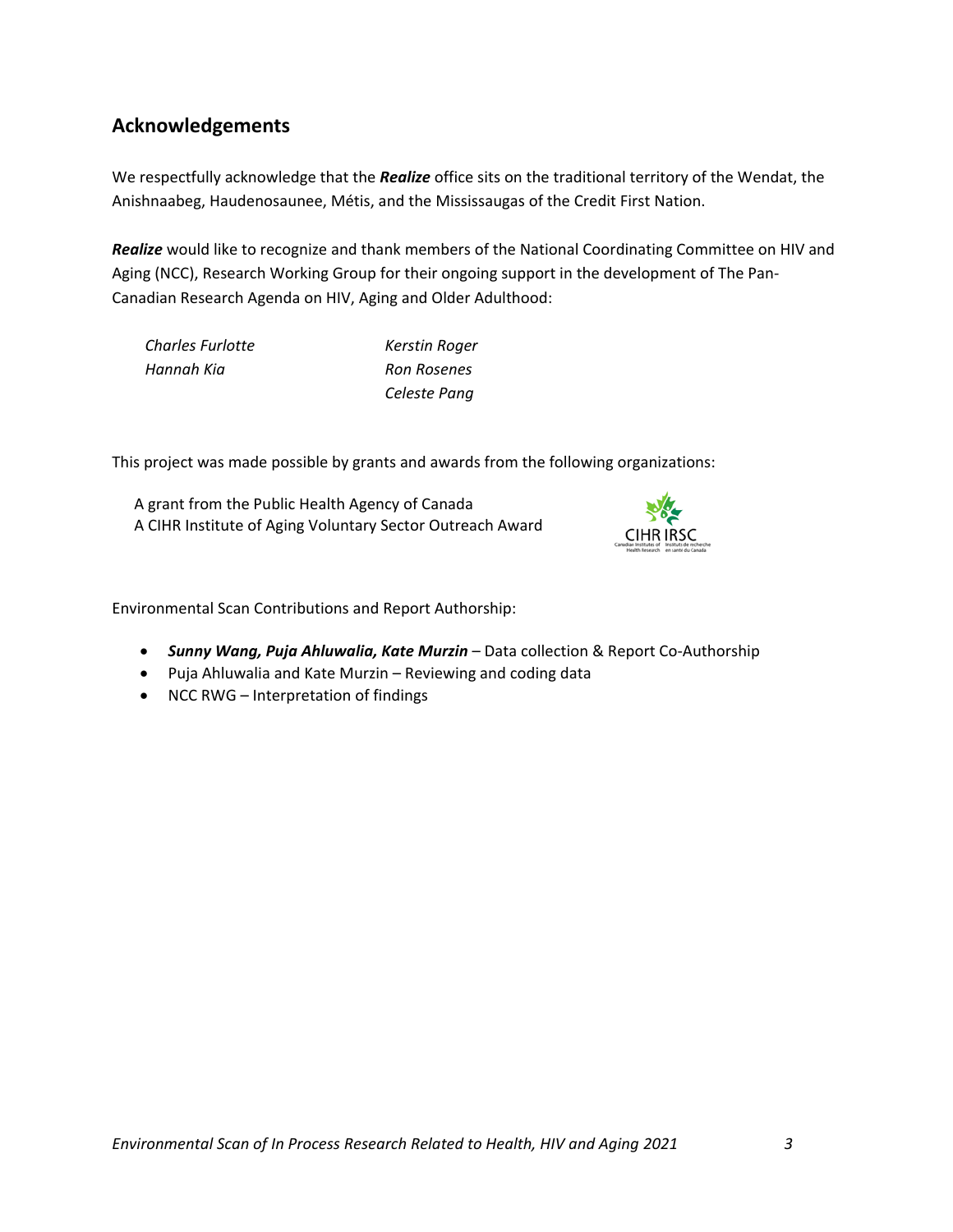# **Environmental Scan of In-Process Research Activities in Canada Related to Health, HIV and Aging**

## **Background**

The Public Health Agency of Canada estimates that 62,050 people were living with HIV in Canada in 2018.<sup>1</sup> While national-level prevalence data is not disaggregated by age, based on estimates from other jurisdictions, it is reasonable to estimate that 40-50% of people living with HIV in Canada (approximately 25,000 - 31,000 people) are now over the age of 50.<sup>2,3</sup> This proportion continues to grow given the significant impact of modern antiretroviral therapy on longevity among people living with HIV, as well as a steady stream of new diagnoses in this age group. In 2019, about 1 in 4 new HIV diagnoses among men, and 1 in 5 new HIV diagnoses among women, were in people age 50 or older.<sup>4</sup>

Research is an important tool for documenting how aging, HIV and a person's environment intersect to impact their body and mind, social inclusion, and opportunities. Through research on HIV, aging and older adulthood, we can understand more deeply the experiences of an individual or group; identify strengths, challenges, and unmet needs among diverse communities of people growing older with HIV; and identify factors that are more likely to affect the well-being of aging and older people living with HIV than their HIV-negative peers. Research also enables us to evaluate the impact of our policy and programmatic responses to HIV/STBBIs and/or aging on older adults living with or vulnerable to HIV. New knowledge can be used to create evidence-informed policies and practices that foster well-being, increase equity, and respond to the unmet needs of aging and older people living with HIV.

# **Objectives & Scope**

The National Coordinating Committee on HIV and Aging (NCC) conducted the first *Environmental Scan of In-Process Research Activities in Canada Related to Health, HIV and Aging* in 2013. The original scan resulted in a searchable point-in-time inventory of in-process Canadian research activities related to HIV and aging, and an analysis of these research activities based on the health domains they addressed.

Knowing that most research grants in Canada are short and that all in-process research projects captured in the 2013 environmental scan would now be complete, we opted to replicate the scan in 2021. Our objectives were:

1) To systematically identify in-process HIV and aging-related research in Canada, replicating the methods used to conduct the 2013 scan

<sup>1</sup> Public Health Agency of Canada. (2020). Estimates of HIV incidence, prevalence and Canada's progress on meeting the 90-90- 90 HIV targets.

<sup>&</sup>lt;sup>2</sup> Smit M, Brinkman K, Geerlings S, Smit C, Thyagarajan K, Sighem Av, de Wolf F, Hallett TB; ATHENA observational cohort. Future challenges for clinical care of an ageing population infected with HIV: a modelling study. Lancet Infect Dis. 2015 Jul;15(7):810-8.

<sup>3</sup> Autenrieth, C. S., Beck, E. J., Stelzle, D., Mallouris, C., Mahy, M., & Ghys, P. (2018). Global and regional trends of people living with HIV aged 50 and over: Estimates and projections for 2000-2020. PloS one, 13(11), e0207005.

<sup>4</sup> Haddad N, Weeks A, Robert A, Totten S. HIV in Canada—surveillance report, 2019. Can Commun Dis Rep 2021;47(1):77–86.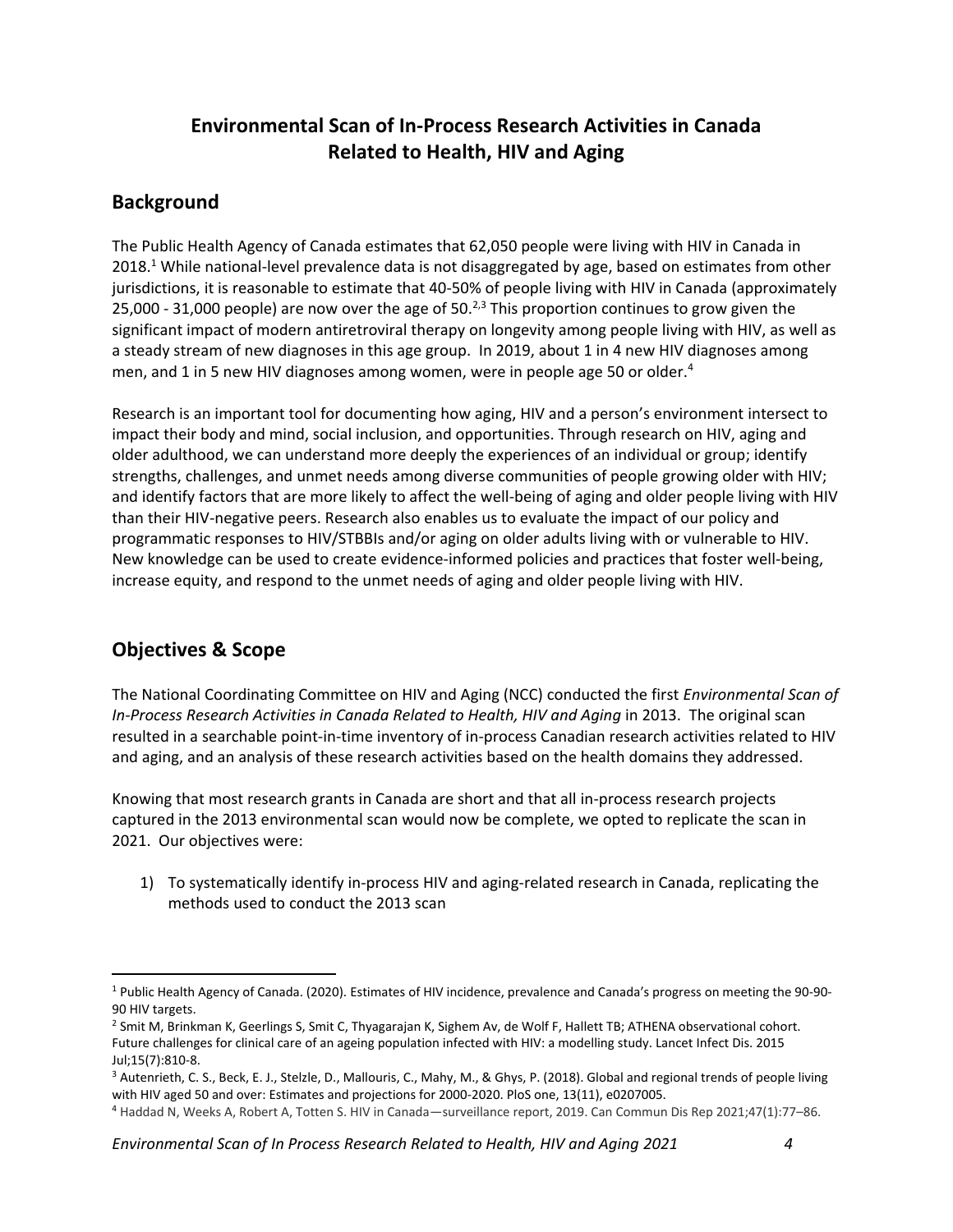- 2) To provide a preliminary analysis of in-process HIV and aging-related research in Canada in 2021 and compare results against those from the 2013 scan to identify changes in the research landscape over the last decade
- 3) To inform the development of The Pan-Canadian Research Agenda on HIV, Aging, and Older Adulthood which will serve as a roadmap for HIV and aging research stakeholders, including funders, investigators and teams, and knowledge users.

# **Who is this report for?**

This report and the research database provide a snapshot of the HIV and aging research underway in Canada at a single point in time.

**Aging and older people living with HIV, their carers, and representatives of community-based HIV organizations** can refer to the database to identify research projects that are currently taking place in their jurisdiction. This information may facilitate increased community participation in the research process, whether through research participation, research team membership, or advocacy for future research on particular topics or with specific communities.

**Principal investigators and research teams** can use these resources to identify gaps in the HIV and aging research landscape, information which may help them to shape future research questions. They can also use the database to identify potential collaborators who share a mutual interest in researching particular aspects of HIV and aging.

**Research funders and policymakers** can reference this report and database to better understand how resources are being allocated within this field of research, to inform research priority-setting activities, and to identify projects that may produce evidence needed to inform decision-making.



# **Methods**

#### Search Strategy and Inclusion Criteria

In June, July, and August of 2021, we undertook an environmental scan of in-process research in Canada relevant to aging and older adults living with HIV. We catalogued relevant project details gathered from the following sources:

- Organizational and funder databases
- Survey responses from HIV and aging research stakeholders who participated in *Realize*'s March 2021 Think Tank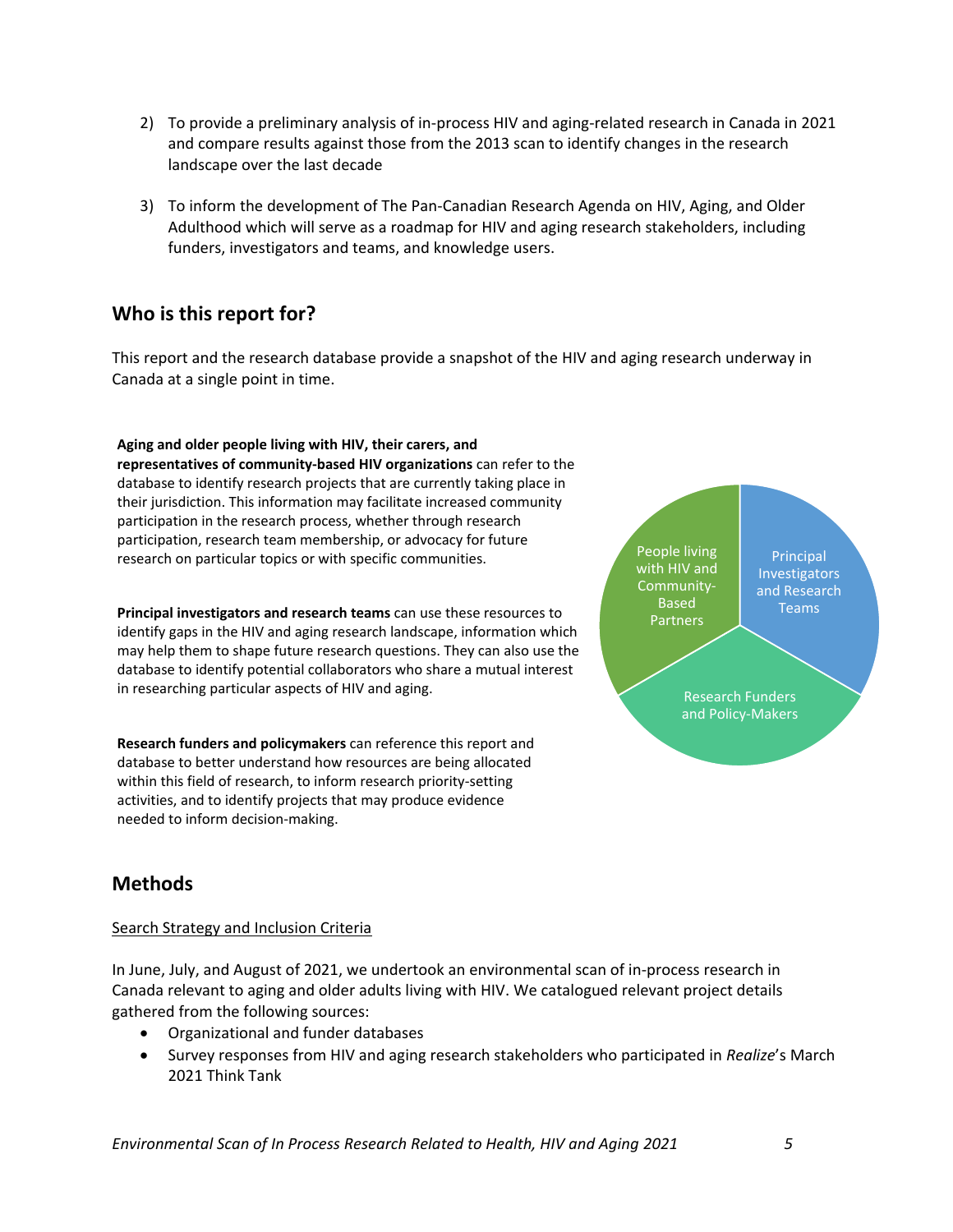- Correspondence with Coordinators of major cohort studies in Canada and/or organizations previously involved in HIV and aging research
- Conference abstracts (e.g., CAHR)
- Internet search engines (e.g., Google)

A list of the websites and databases searched can be found in Appendix A.

The scan was conducted in both English and French, and a web-based translation device was used to interpret French language websites and databases.

#### Search Strategy

First, the team generated a list of HIV research stakeholder (researchers, funders, knowledge users) websites. Depending on the source website (e.g., funding databases, organizational websites), one or more of the search strategies described below was used to identify HIV and aging-focused research:

- Keyword search within a database (e.g.,"aging", "ageing", "HIV", "older", "elder" and variations of these keywords);
- Keywords search on a web page using the website search engine and computer "search" function (command+F);
- Keyword search within a PDF, PowerPoint presentation, or other text-format documents downloaded from a website; or
- Manual search by navigating to relevant sections of a website and clicking on links

#### Search Step Inclusion Criteria

Our scan focused on in-process research on HIV and aging in Canada. In order to capture any and all studies that were active time of the scan, we searched for studies funded from 2016 onwards. We included research projects that:

- Explicitly referenced "aging" or similar terms in the context of HIV (e.g., "older adults", "people living and aging with HIV")
- Appeared relevant to the physical, social, or environmental determinants of health for aging and older adults living with HIV
- Were focused on specific sub-populations aging with HIV (e.g., Indigenous elders, older women etc.)
- Focused on HIV and co-morbidity or disability since many chronic health conditions (e.g., cancer, HIV-associated neurocognitive disorders, cardiovascular conditions, etc.) are more prevalent with age

Information regarding each relevant research project was entered into an Excel spreadsheet (see Appendix C for data fields). In some cases, fields were left unfilled as the data source did not contain fulsome information on the project.

#### Reviewing and Coding

Project records were reviewed firstly by one reviewer familiar with the HIV & aging research landscape in order to apply a stricter definition of "in-process" research. If the funding period for a study had

*Environmental Scan of In Process Research Related to Health, HIV and Aging 2021 6*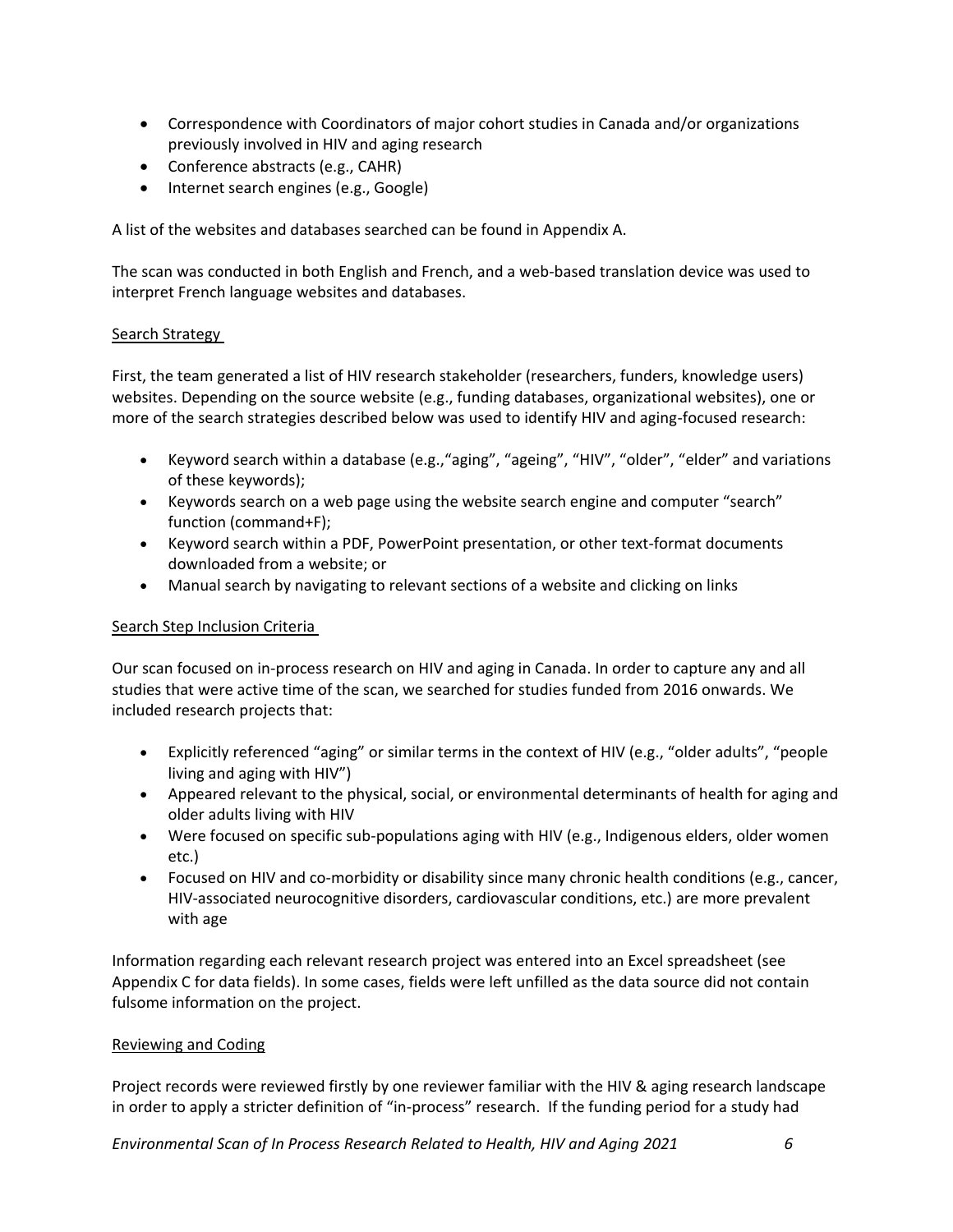ended between 2016 and 2020, research results had been published, or a student award recipient had graduated, the record was purged from the database. Travel awards were also removed. Two reviewers checked the remaining records to verify inclusion criteria, eliminate irrelevant entries and reach consensus on coding for health domain and categories.

To allow us to compare the findings of our scan with those of the 2013 scan, we categorized the studies using the same health domains and categories, originally used by the Ontario HIV Treatment Network in a scoping review on HIV, aging and health.<sup>5</sup> Reviewers added a new health domain ("Cross-cutting") for projects whose research focus applied to more than 3 of the existing health domains (see Appendix B).

As per the original scan, we created duplicate records for studies that were coded under 2 or 3 health domains.

## **Results**

## **Funding**

The total monetary investment in HIV and aging research was \$27,437, 150. This represents a nearly twofold increase compared to 2013 (\$15 million), but the number of active studies has decreased.

The projects included in this scan vary in sample size, length of study, and the total amount of funding. Large scale studies include those supported by Foundation Grants and Team Grants such as the HIV/AIDS Comorbidities Prevention and Health Living Team Grant. Mid-scale studies include those funded by Project Grants, and small-scale studies are mostly funded by the Social Science and Humanities Research Council (SSHRC). Other disbursements included doctoral awards and post-doctoral fellowships awarded by academic and health care institutions.

## **Distribution of Research Activity Across Health Domains**

A total of 92 research records representing 62 unique researchers or research projects funded were analyzed.

The current environmental scan shows that research related to physical health in HIV and aging remains the area with the highest volume of activity (45%). Compared to the 2013 scan, the number of studies addressing this health domain has increased. Within this domain, research on comorbidities has surged, surpassing the volume of research on physical well-being which predominated in the 2013 scan.

Mental health and health services research represent the second and third most active domains of HIV and aging research, with each contributing 14% of all research activity identified in the scan. As compared to the 2013 scan, research in both areas has decreased. HIV-Associated Neurocognitive Disorders (HAND) is receiving the most attention in the mental health domain and research on health service access took top priority within the health services research domain.

<sup>5</sup> Chambers, L.A., Wilson, M.G., Rueda, S. *et al.* Evidence Informing the Intersection of HIV, Aging and Health: A Scoping Review. *AIDS Behav* **18,** 661–675 (2014).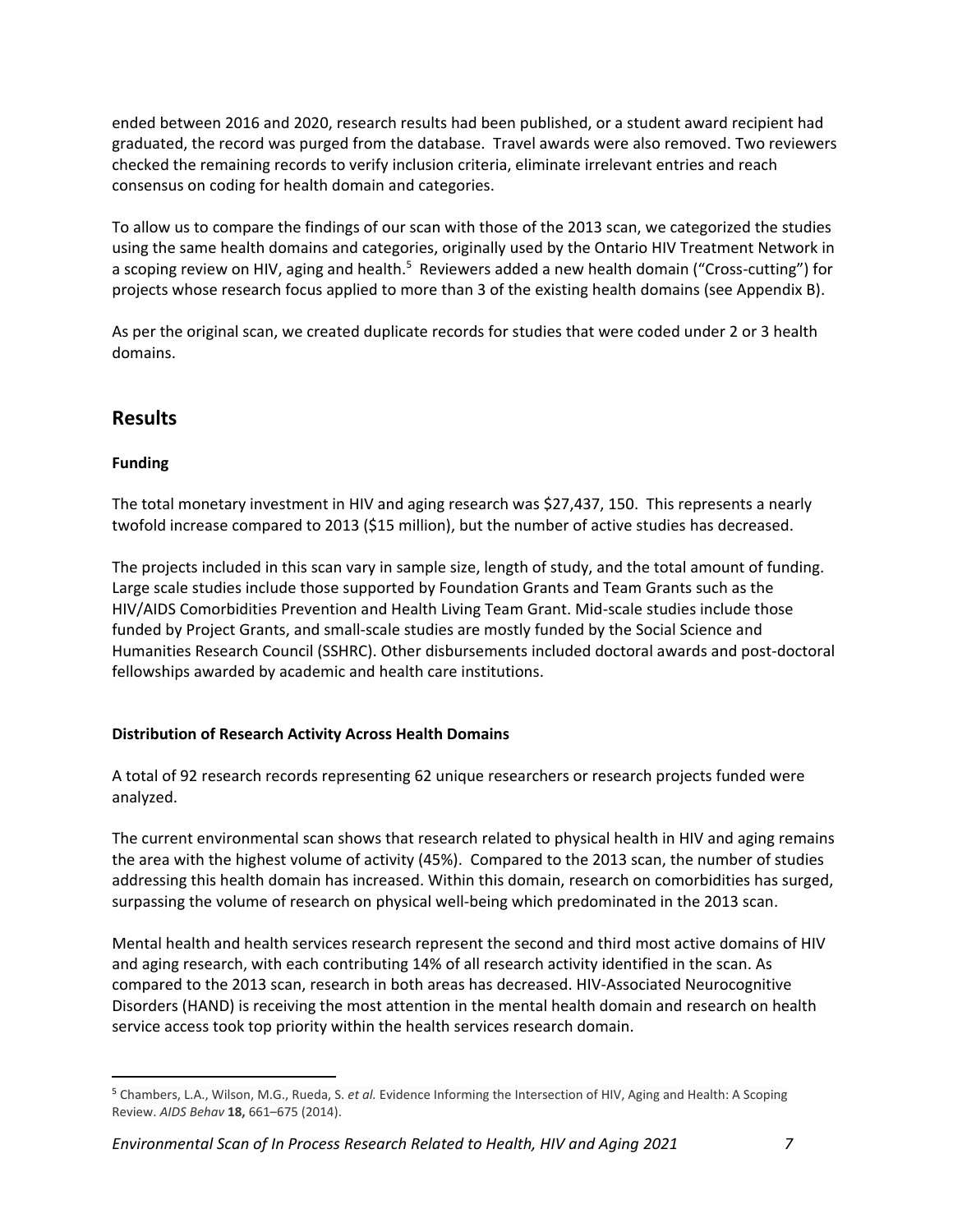As compared to the 2013 scan, research on antiretroviral treatment (ART) has decreased, whereas studies on social participation and sexual health have increased in number.

| <b>Health Domain</b>   | <b>Research Activity</b> | Categories within Health Domain               | <b>Research Activity</b> |
|------------------------|--------------------------|-----------------------------------------------|--------------------------|
|                        | n (%)                    |                                               | n.                       |
| <b>Physical Health</b> | 41 records (45%)         | Comorbidities                                 | 26                       |
|                        |                          | <b>HIV Markers</b>                            | $\mathbf{1}$             |
|                        |                          | <b>Medications</b>                            | 3                        |
|                        |                          | Mortality/Survival                            | $\overline{2}$           |
|                        |                          | Opportunistic Infections                      | $\mathbf{1}$             |
|                        |                          | Physical Well-being                           | 8                        |
| Mental Health          | 13 records (14%)         | HIV-Associated Neurocognitive Disorders       | 5                        |
|                        |                          | Neurocognitive Functioning                    | $\overline{4}$           |
|                        |                          | Psychological Well-being                      | 3                        |
|                        |                          | Substance Use                                 | $\mathbf{1}$             |
| <b>Health Services</b> | 13 records (14%)         | <b>Health Service Access</b>                  | 8                        |
|                        |                          | Health Service Utilization - Health Care      | 1                        |
|                        |                          | Health Service Utilization - HIV-related Care | $\mathbf{1}$             |
|                        |                          | Health Service Utilization - Mental Health    | $\mathbf{1}$             |
|                        |                          | Health Service Utilization - Other            | $\overline{2}$           |
| Social Participation   | 8 records (9%)           | Labour force Participation                    | $\overline{2}$           |
|                        |                          | Social Isolation                              | $\mathbf{1}$             |
|                        |                          | Social Support                                | $\mathbf{1}$             |
|                        |                          | Social Well-being                             | 3                        |
|                        |                          | Spirituality                                  | $\mathbf{1}$             |
| ART                    | 3 records (3%)           | <b>Treatment Adherence</b>                    | $\mathbf{1}$             |
|                        |                          | <b>Treatment Response</b>                     | $\mathbf{1}$             |
|                        |                          | <b>Treatment Alternatives</b>                 | $\mathbf{1}$             |
| Sexual Health          | 6 records (7%)           | STIs                                          | 3                        |
|                        |                          | Reproductive Health                           | 3                        |
| Cross-Cutting          | 8 records (9%)           | Not applicable                                | N/A                      |
| <b>Total Records</b>   | 92                       |                                               |                          |

Table 1: HIV and Aging Research Activity in Canada by Health Domain and Associated Categories

*domains (n=11) or two categories within one health domain (n=3); eight addressed three categories within one health domain (n=4), across two health domains (n=1), or across three health domains (n=3). Eight (n=8) records were coded as 'cross-cutting' meaning they addressed more than three health domains.*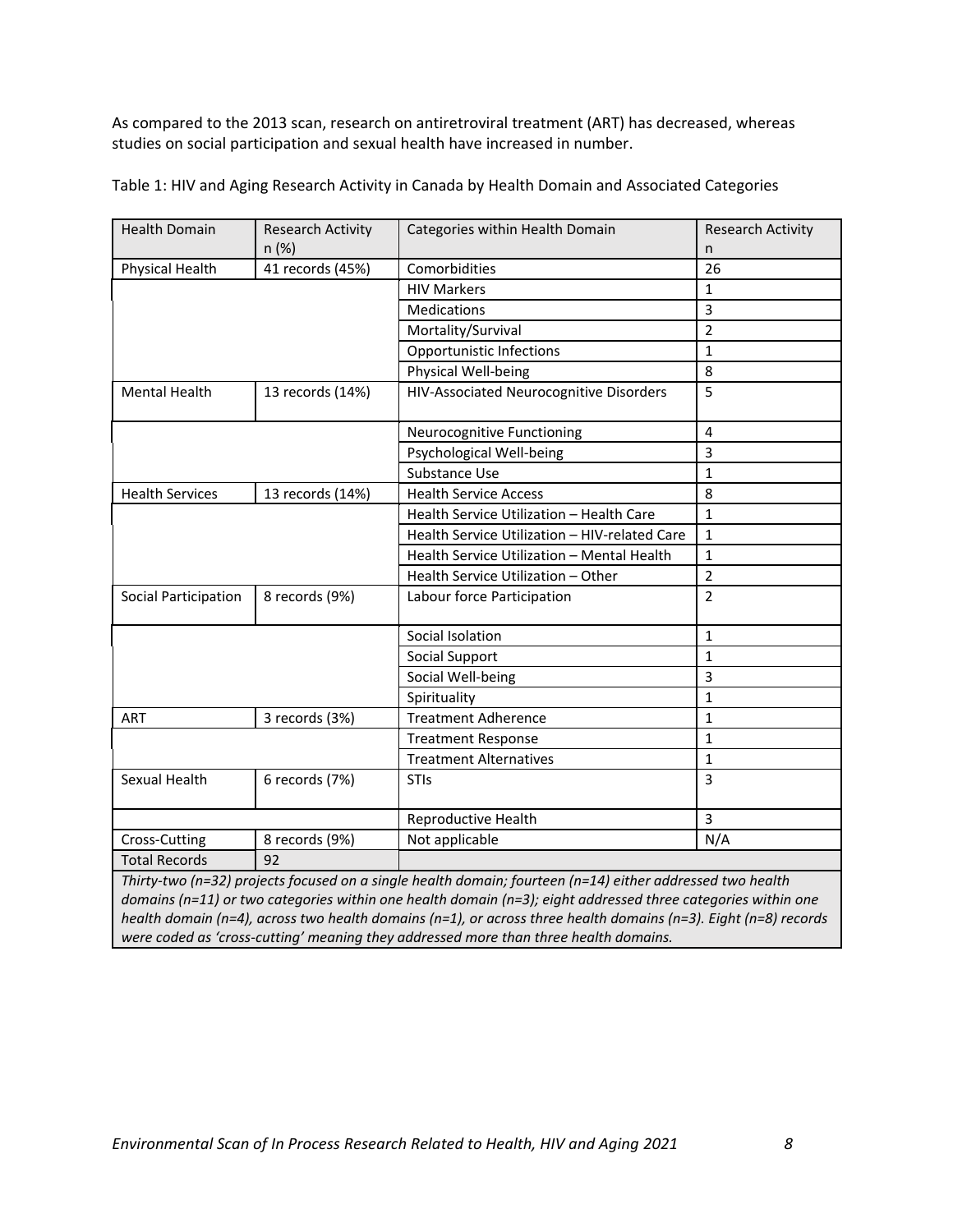#### **Population Focus**

About one third (23/62) of the unique research studies identified in our search focused on a subpopulation of people living with HIV.

- Only three studies exclusively involved older adults living with HIV, with two recruiting people aged 65+ and the third recruiting people aged 60+
- Five projects engaged middle-aged/aging people living with HIV (age 50+)
- Two relevant studies focused on the wellbeing of Indigenous people living and aging with HIV
- No study had a population focus on racialized older adults
- Four studies exclusively engaged gay, bisexual and other men who have sex with men, and all were related to human papilloma virus (HPV) and anal cancer
- Six research projects focused women aging with HIV. The impact of female sex hormones on healthy aging and the experience of menopause were being studied, as was bone health. We identified one large cohort study that is focused on health and aging for women living with HIV, however it enrols women of all ages. We found one intervention study involving a peer-led social program for women living with HIV.

## **Cohort Study Data**

Data collected from participants in at least one large Canadian cohort study (the OHTN Cohort Study) is being analyzed to determine the characteristics of people aging with HIV (>50 years of age) with regards to gender, race, risk factors, comorbidities, education, income, housing, social support, substance use, cognition and response to ART.

## **Comparing the Findings of the 2013 and 2021 Environmental Scans**

A significant amount of research related to HIV and aging was identified in the current Environmental Scan. Authors of the previous iteration of the scan noted that much of the research from 2013 did not cite aging as an explicit focus. Similarly, the current scan from 2021 captured many studies with a focus on HIV and comorbid diseases where age or aging is investigated as a variable contributing to disease burden rather than a primary focus of the research.

The 2013 scan showed a gap between the top three health domains (Physical Health, Mental Health, Health Services) addressed by the included studies and the bottom three (Social Participation, ARTs, Sexual Health). The current report shows a wide gap between the domain of Physical Health, which occupies 45% of total entries, and the other five health domains. Mental Health and Health Services research make up 14% each of total entries; Social Participation makes up 9%; Sexual Health occupies 7%; and ARTs takes 3%. Thus, it seems that HIV and aging research focusing on Physical Health has grown disproportionately compared to the other categories since the 2013 environmental scan.

One major difference in this year's scan is the addition of the "Cross-Cutting" domain, which classifies projects whose research falls under more than three of the existing health domains (see Appendix B).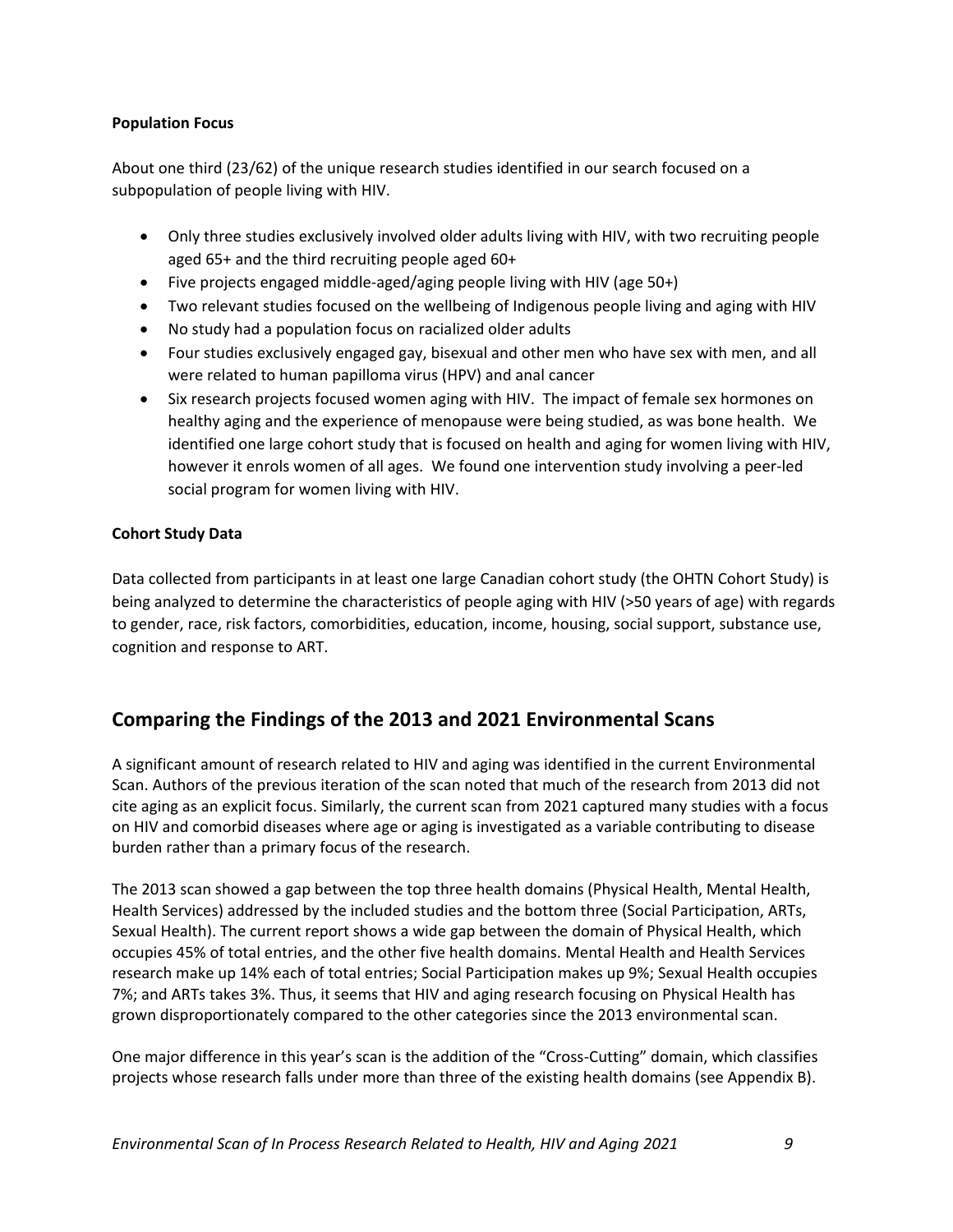In terms of research methodologies, reviewers found very few examples of qualitative and/or community-based research, as compared to a large variety of quantitative studies.

## **Conclusions**

The results of the current scan show that researchers in the field of HIV and aging are mainly using quantitative research methods to investigate the physical health and comorbidities associated with aging with HIV. There appears to be significantly less investment in qualitative projects that focus on lived experience, especially within racialized communities.

# **Limitations**

This environmental scan of in-process HIV and aging research activities in Canada was conducted using publicly available information obtained through online sources. It is likely this list of research activities is not exhaustive and that some of the information captured therein is out-of-date, but the scan does provide a snapshot of the current HIV and aging research landscape. If anything, our data may underestimate the amount of work being done on this subject. In addition, many sources did not provide detailed information on the study rationale or funding source and amount, leading to gaps in data collection.

The current scan was conducted during the COVID-19 global pandemic. Many research studies were put on hold for several months in accordance with public health restrictions on in-person work and gathering. When assessing records for inclusion, reviewers assumed that any study with funding scheduled to end between March 2020 (the beginning of COVID-related lockdowns in Canada) and the time the scan was conducted (June-September 2021) may still be "in progress".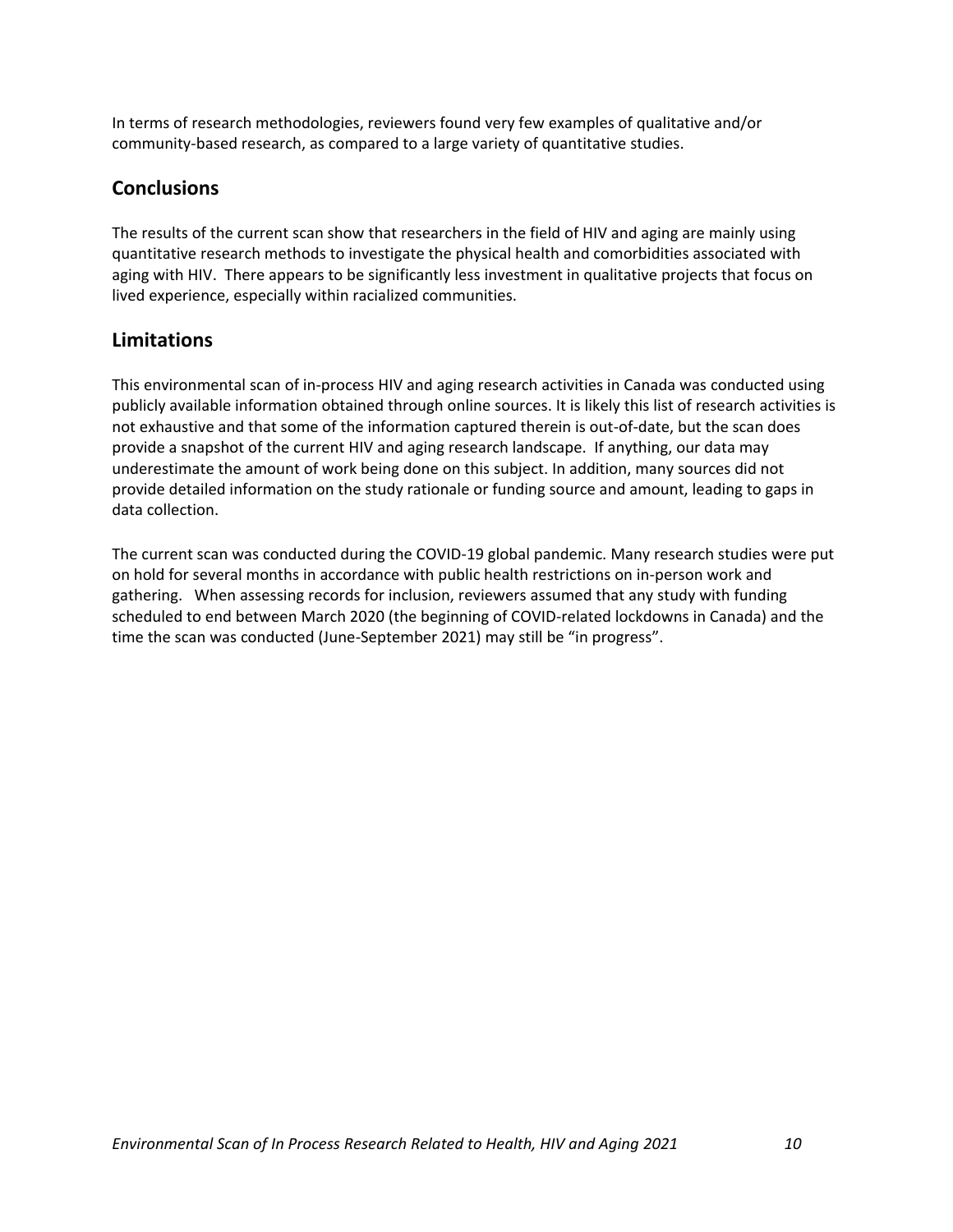## Appendix A – Information Sources

Government

University

HIV/AIDS Organizations and Institutions

Other Non-Governmental Organizations and Institutions

Pharmaceutical Industry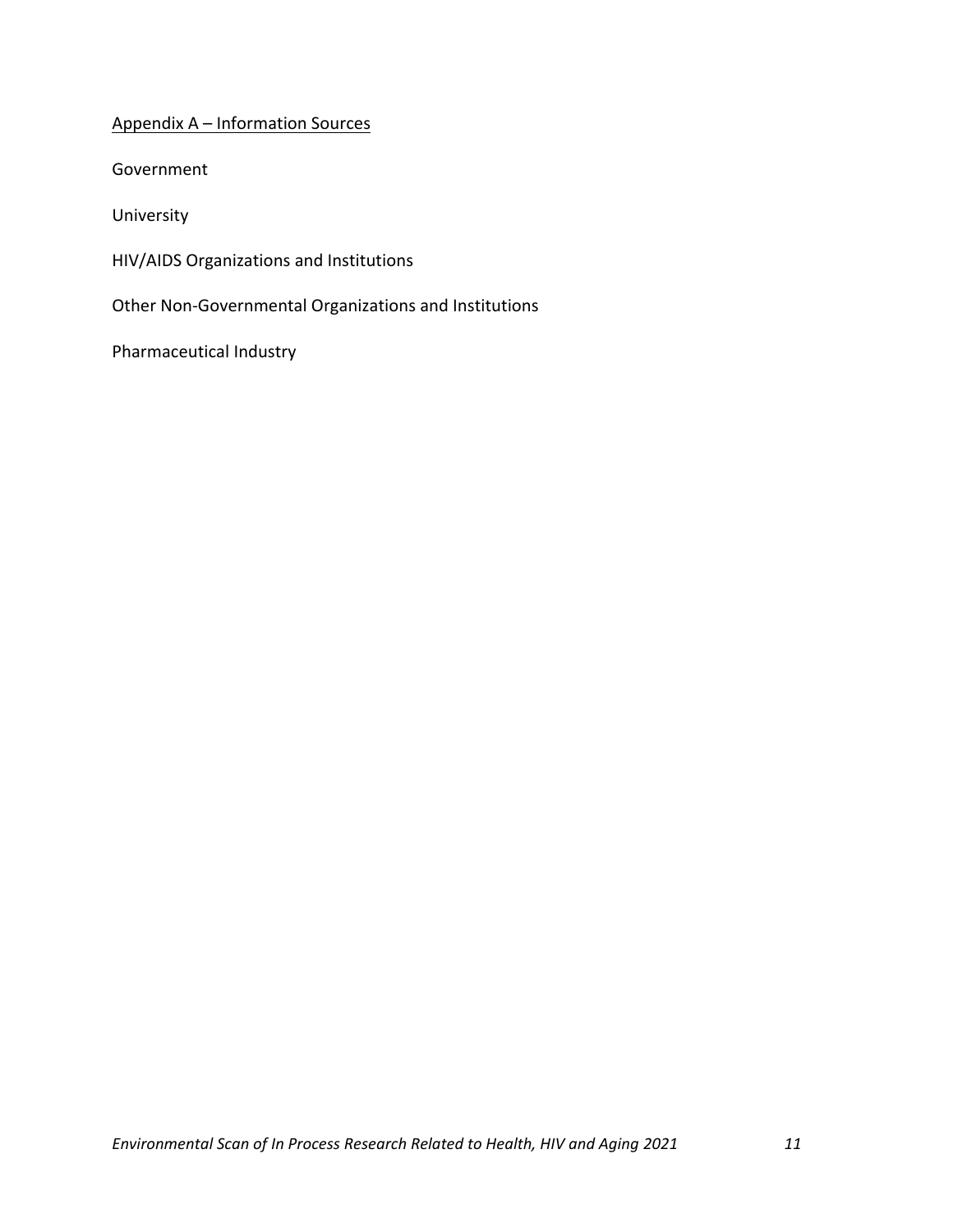## Appendix B: Coding Schema

In order to allow for comparison between the findings of the 2021 and 2013 Environmental Scans of In Process Research, we coded our data based on the same health domains and associated categories used in the original scan. This schema was originally used in the OHTN's 2012 *Evidence Informing the Intersection of HIV, Aging and Health: A Scoping Review.* 

We kept the modifications made in 2013 and added a few more to the coding framework in response to the changing landscape of HIV and aging research in Canada. We added a new health domain – *Cross-Cutting* – to indicate studies/projects that addressed more than three of the existing health domains. We also added the category *Reproductive Health* under the domain Sexual Health.

| <b>Health Domain</b>   | <b>Categories within Health Domain</b>                                                                                                                                                                                                                                                                                                                                                                                                                                                                             |
|------------------------|--------------------------------------------------------------------------------------------------------------------------------------------------------------------------------------------------------------------------------------------------------------------------------------------------------------------------------------------------------------------------------------------------------------------------------------------------------------------------------------------------------------------|
| Physical Health        | Comorbidities - Cancer (Non HIV-related)<br>Comorbidities - Cardiovascular<br>Comorbidities - Endocrine/Metabolic<br><b>Comorbidities Gastrointestinal</b><br>Comorbidities - Hematologic<br>Comorbidities - Kidney/Renal<br>Comorbidities - Lung/Pulmonary<br>Comorbidities - Musculoskeletal<br>Comorbidities - Neurological<br>Comorbidities - Other<br><b>HIV Markers</b><br><b>HIV-Related Symptoms</b><br><b>Medications</b><br>Mortality/Survival<br><b>Opportunistic Infections</b><br>Physical Well-being |
| <b>Mental Health</b>   | HIV-Associated Neurocognitive Disorders<br><b>Mental Health Conditions</b><br>Neurocognitive Functioning<br>Psychological Well-being<br>Substance Use                                                                                                                                                                                                                                                                                                                                                              |
| <b>Health Services</b> | <b>Health Service Access</b><br>Health Service Utilization - Geriatric Care<br>Health Service Utilization - Health Care<br>Health Service Utilization - HIV-related Care<br>Health Service Utilization - Mental Health<br>Health Service Utilization - Other<br>Hospitalization                                                                                                                                                                                                                                    |
| Social Participation   | Disclosure<br>Labour force Participation<br>Social Interaction<br>Social Isolation<br>Social Support<br>Social Well-being<br>Spirituality<br>Stigma                                                                                                                                                                                                                                                                                                                                                                |